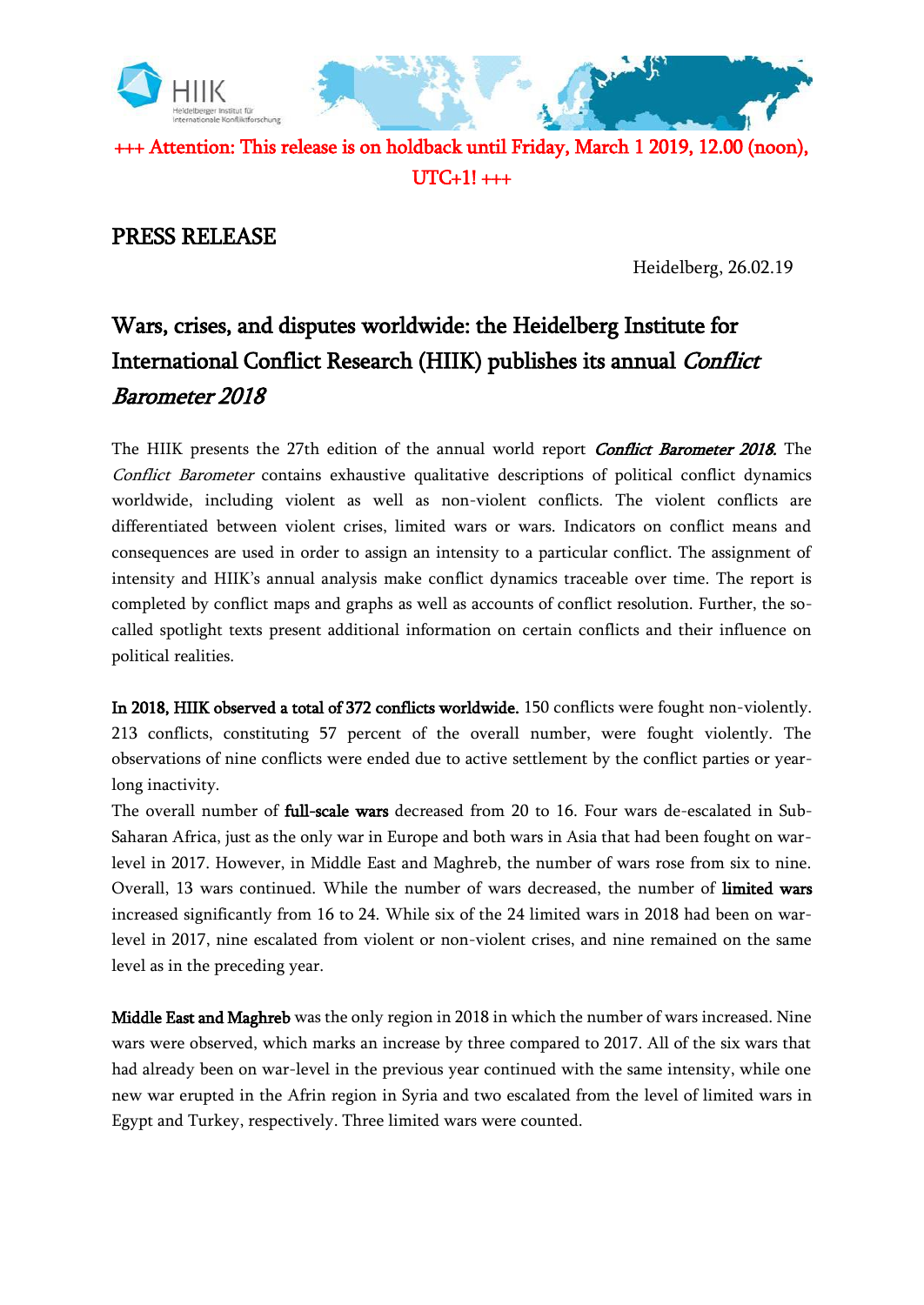



In Sub-Saharan Africa, four of the ten wars of 2017 receded to limited wars. No new wars emerged. The number of limited wars, however, increased from four in 2017 to eight. Three of these eight limited wars newly escalated, while two continued with the same intensity as in the previous year. In Americas region, the only war, fought in Mexico, continued. The number of limited wars decreased by one from six to five. While both in Colombia and El Salvador limited wars de-escalated to violent crises, the opposition conflict in Nicaragua escalated to a limited war, due to continued clashes between government security forces and the opposition demonstrating against President Ortega.

In Asia and Oceania, both wars that had been observed in 2017 de-escalated to limited wars. Subsequently, the HIIK observed no war in the region in 2018. The number of limited wars, however, increased significantly from two to seven, with three of them newly escalated from violent crises.

In Europe, the only war that had been observed during the past five years, taking place in eastern Ukraine, de-escalated to a limited war for the first time since the outbreak of the conflict. In consequence, no war was observed in Europe in 2018.

The HIIK is an independent, non-profit, and interdisciplinary organization which has conducted research on the emergence, dynamics, and settlement of political conflicts worldwide since 1991. More than 200 conflict researchers are currently working voluntarily for the HIIK. The Conflict Barometer 2018 is open access and can be downloaded at [www.hiik.de](http://www.hiik.de/) on March 1 2019, 12 noon.

> Visit us on Facebook and Twitter! Facebook: Heidelberger Institut für Internationale Konfliktforschung [\(HIIK\)](https://www.facebook.com/HIIKeV/) Twitter: [@HIIK\\_eV](https://twitter.com/hiik_ev?lang=de)

For further information please contact us via  $info@hik.de$ .

Press contact:

Mayely Müller Mail: info@hiik.de Phone: 004915902484435